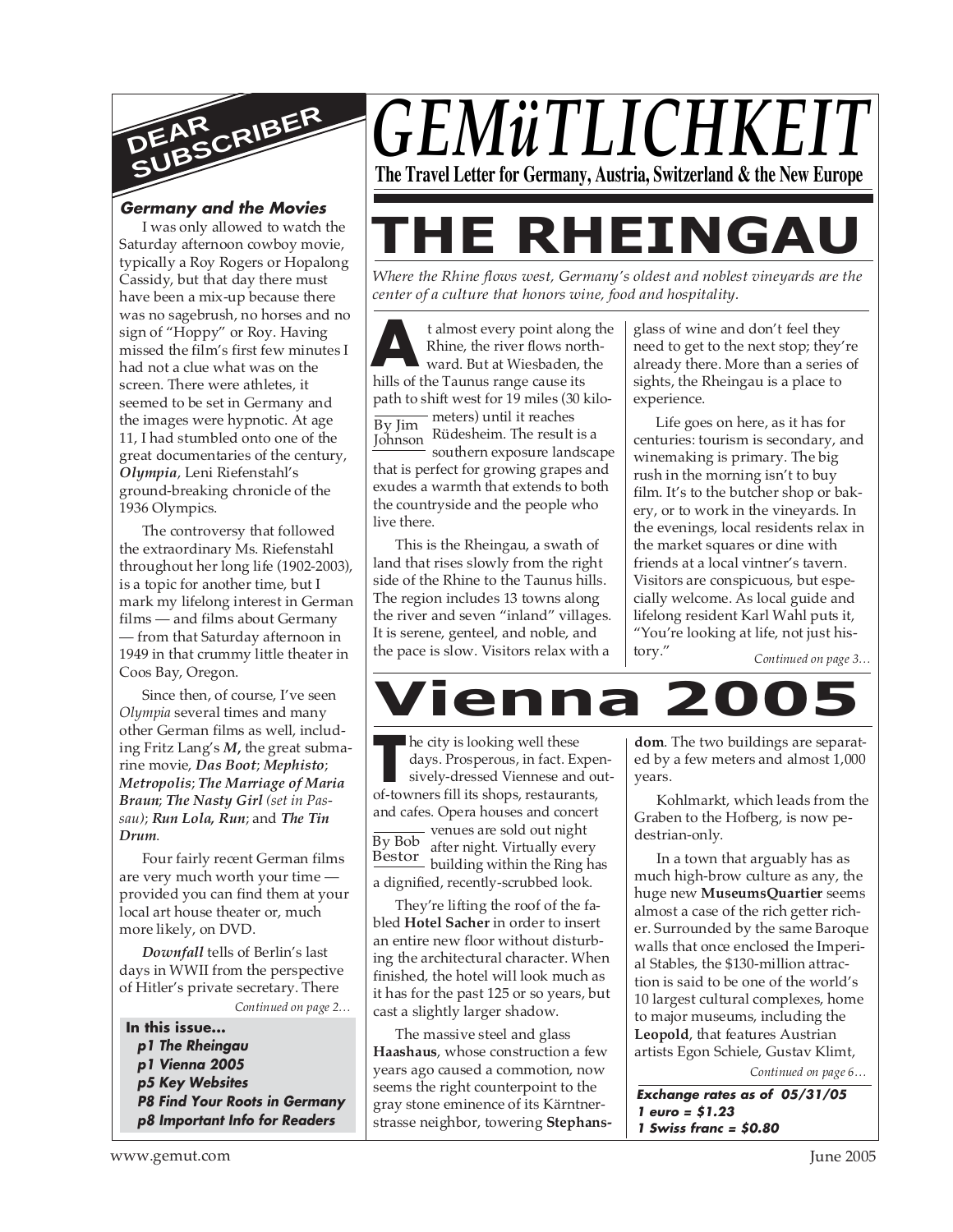#### *DEAR SUBSCRIBER Continued from page 1*

have been other "docudramas" on this subject over the years but this is by far the best. The film is of special interest because it's a *German*, not an American or British, view of the Third Reich's end. Some scenes are difficult to watch and the film evokes a range of emotion. For example, it's easy to despise Magda Goebbels at first meeting but less so near the end when she gently and reluctantly — in obedience to her monster of a husband, propaganda minister Joseph Goebbels — administers first a sleeping potion then instant death in the form of a cyanide capsule to each of her six children.

Much easier to handle is *Schultze Gets the Blues*. This deliberatelypaced story of a retired salt miner is rich in detail and good humor. The film's characters are easy to warm to, particularly Schultze, and the depiction of life and culture in a small town in eastern Germany is squarely on the mark. You can almost taste the beer served at the *Stammtisch*.

In *Good-bye, Lenin!,* a party-loyal East Berlin woman goes into a coma just before the Wall comes down and awakens shortly afterward. Fearing the shock of capitalism will be a danger to her recovery, her son devises elaborate, and often hilarious, ways of fooling his mostly bedridden mother into thinking nothing has changed. He scrounges for the awful canned food stocked by grocery stores in communist times and even

rigs her television to show only pre-Wall GDR programming. Besides the funny stuff, it's an interesting look at how East Berliners dealt with the almost overnight change in their culture and way of life.

*Nowhere in Africa* is the true story of a well-to-do Jewish family that escapes Nazi Germany by emigrating to Kenya. In a much different way than *Good-bye, Lenin*!, the film examines how a German family grapples with a radical life-style change.

Currently there are 495 forums on travel to Germany at Frommers.com. In contrast there are 1207 on France and 1440 on Italy. These numbers seem a fair indication of American tastes in European travel destinations. Is there any doubt that this country's interest in visiting Europe was fueled by postwar, romantic films such as *Roman Holiday* (1953, Gregory Peck, Audrey Hepburn) and *Charade* (1963, Audrey Hepburn, Cary Grant) featuring gorgeous onlocation scenery? No such movie pastry was ever cooked up about Germany. Instead we got caricatured, anal-retentive Germans, both military and civilian, and lots of war — not Cary and Audrey cruising the Rhine. It is a bias that continues to this day. I can't think of a single Hollywood movie that presents a romantic view of Germany. Even Japan has gotten the Hollywood travelogue treatment, the most recent being a glowing look at Tokyo in *Lost in Translation*.

Bias or not, give me an Americanmade movie with location scenes in

Germany and I'm there with the popcorn. There are too many to mention, but here are some of my favs. *One, Two, Three* (1961, directed by Billy Wilder), is James Cagney and Coca Cola vs. communism and has good shots of post-War, pre-Wall, Berlin.

*The Great Escape* (1963) is a terrific Hollywood version of the true, amazing tunnel escape by Allied flyers from a German POW camp. Several cast members had actually been POWs — some held by the Germans, a couple by the Americans and Steve McQueen did all his own motorcycle stunts except for one 60 foot jump. The movie was shot entirely in Germany and the motorcycle scenes were done near Füssen. The actual POW camp was in Upper Silesia, about 100 miles from Berlin.

Another Hollywood winner is *Cabaret* (1972), which followed the 1966 Broadway musical of the same name. Both were based on the book

*Continued on page 8…*

#### **Using Gemütlichkeit**

• Hotel prices listed are for one night. Discounts are often available for longer stays.

• All hotel prices include breakfast unless otherwise noted.

• Local European telephone area codes carry the "0" required for in-country dialing. To phone establishments from outside the country, such as from the USA, do not dial the first "0".

#### **Logging on to Our Website**

Back issues in text format from January 1993, except for the most recent 12, are available free to subscribers only at www.gemut.com (click on "Members"). To access the issues, enter the user name and password published in this space each month. The new codes are:

**Restaurant Criteria**

Food 65%<br>Service 20% Service 20%<br>Atmosphere 15%

**Value Rating Scale** Outstanding Value 17 - 20 Very Good Value 12 - 16 Average Value 9 - 11<br>Below Average Value 5 - 8 Below Average Value

A Rip-Off 0 - 4

User Name: **rgau** Password: **8777**

Atmosphere

| <i><b>GEMÜTLICHKEIT</b></i><br>Vol. 19, No. 5                                                                                                                                                                        |                                                                                                                                                                                                                                                                                                                                                                                         | I HOTEL RESTAURANT RAT                                                                                                         |                                         |                                                                                                |
|----------------------------------------------------------------------------------------------------------------------------------------------------------------------------------------------------------------------|-----------------------------------------------------------------------------------------------------------------------------------------------------------------------------------------------------------------------------------------------------------------------------------------------------------------------------------------------------------------------------------------|--------------------------------------------------------------------------------------------------------------------------------|-----------------------------------------|------------------------------------------------------------------------------------------------|
| June 2005                                                                                                                                                                                                            | The Travel Letter for Germany, Austria, Switzerland & the New Europe                                                                                                                                                                                                                                                                                                                    | <b>Rating Scale</b><br>Excellent                                                                                               | <b>Scale</b><br>$16 - 20$               | Restaura<br>Food                                                                               |
| <b>Publishers:</b><br><b>Executive Editor:</b><br><b>Senior Writer:</b><br><b>Contributor:</b>                                                                                                                       | <b>Robert H. &amp; Elizabeth S. Bestor</b><br>Nikki Goth Itoi<br>Jim Johnson<br><b>Mark Honan</b>                                                                                                                                                                                                                                                                                       | Above Average<br>Average<br>Adequate<br>Unacceptable                                                                           | 12 - 15<br>$8 - 11$<br>4 - 7<br>$0 - 3$ | Service<br>Atmosphe                                                                            |
| <b>Consulting Editor:</b><br><b>Online Services:</b><br><b>Subscriber Travel Services:</b>                                                                                                                           | <b>Thomas P. Bestor</b><br><b>Kurt Steffans</b><br>Andy Bestor, Laura Riedel<br>Gemütlichkeit (ISSN 10431756) is published 10 times each year by UpCountry<br>Publishing, 288 Ridge Road, Ashland OR 97520. TOLL FREE: 1-800/521-<br>6722 or 541/488-8462, fax: 541/488-8468, e-mail travel@gemut.com. Web<br>site: www.gemut.com. Subscriptions are \$67 per year for 10 issues. While | <b>Hotel Rating Criteria</b><br>People/Service<br>Location/Setting<br>Guestrooms<br>Public rooms<br>Facilities/Restaurant      | 30%<br>15%<br>30%<br>5%<br>20%          | <b>Value Ratir</b><br>Outstanding<br>Very Good<br>Average Va<br><b>Below Aver</b><br>A Rip-Off |
| every effort is made to provide correct information, the publishers can make<br>no quarantees regarding accuracy.<br><b>POSTMASTER: SEND ADDRESS CHANGES TO:</b><br>Gemütlichkeit, 288 Ridge Road., Ashland OR 97520 |                                                                                                                                                                                                                                                                                                                                                                                         | <b>Special @Designation</b><br>By virtue of location, decor, charm, warmth of<br>combination thereof, an especially pleasant e |                                         |                                                                                                |

#### **RANT RATING KEY**

harm, warmth of management, or cially pleasant establishment.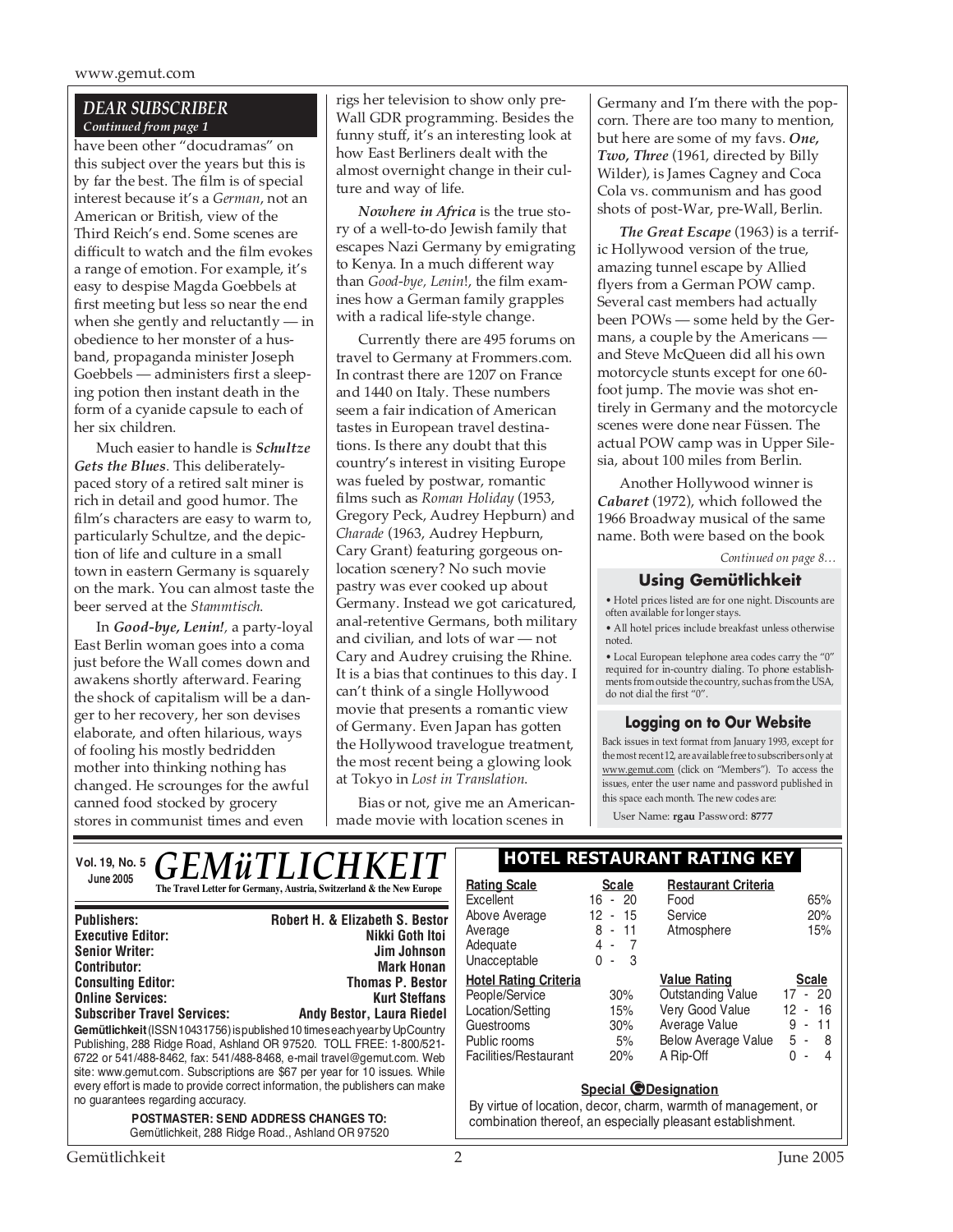#### *THE RHEINGAU Continued from page 1*

Vineyards stretch from the river, across a broad plain and up gradual hills where they meet with meadows and forest. "Two kilometers away from the Rhine, you lose any sense of the hectic," says Wahl. "Two kilometers further, and it's where the fox and rabbit say goodnight."

#### **Winemaking**

The Rheingau forest was first cleared for winemaking in the 11<sup>th</sup> century by order of the Archbishop of Mainz. By the end of the  $13<sup>th</sup>$  century, monks tended vineyards covering about 7,500 acres—just slightly more than today's 7,261 acres. After secularization in 1803, vineyards—like much religious property—went to the state, which continues to own and operate many of them. Other vineyards and property were handed over to nobles.

(Nobility continues today. Many retain their titles, but few display aloofness. That woman buying fresh asparagus looks like any other townsperson until you hear the grocer address her as 'baroness.')

In early spring, vintners begin the painstaking task of pruning vines and forming new growth to stakes and wires. In September, as the grapes ripen, they use instinct, sight, touch, taste, and instruments that test sugar content to know exactly when to harvest. And then it's a mad rush to gather the harvest. Tractors rumble through the streets, carrying trailers laden with grapes. For visitors, the vintners' work is not just an abstract concept; it's usually just a short walk from any town or village to watch life in the vineyards.

#### **Exploring the region**

While most towns can be accessed easily by train, you'll have to take a bus to reach the rustic interior. For those traveling by car, signs for the 43-mile (70-km) **Riesling-Route** between **Wicker** and **Lorchhausen** will guide you to major sights and attractions. By all means leave the B 42 and use local roads. Cyclists and hikers abound in the region. Many dirt roads and paths through the vine-

#### **Rheingau Basics** . **Elevation:** 295 feet (90 meters)

**Tourist Info:** Rheingau-Taunus Culture and Tourism, An der Basilika 11A, 65375 Oestrich-Winkel, tel.: +49/6723/995533, fax: 95555, e-mail: tourist@rheingau-taunus-info.de, Web: www.rheingau-taunusinfo.de.

**Nearest Airport:** Frankfurt

**Rail Information:**Regional rail service connects with major routes through Wiesbaden, Frankfurt, Mainz, and Koblenz.

**Tip:** If you have a car, hire a guide through the Rheingau tourist office to show you around. **Karl Wahl**, a retired teacher active in Rheingau culture and activities, is topnotch.

**A Recommendation:** The **Rheingau Music Festival** runs from June 25–September 3, with more than 150 concerts by chamber orchestras, symphonies, and soloists. But the locations are the stars: the basilica at Eberbach Monastery, the courtyard of Schloss Johannisberg, the ballroom at Schloss Vollrads, the Wiesbaden Kurhaus, Rhine ships, and castles and palaces that are otherwise closed to the public. Especially popular are the open-air concerts in vineyards (Rheinallee 1, 65375 Oestrich-Winkel, tel.: +49/1805/743464, e-mail: <u>info@rheingau-</u><br>musik-festival.de, Web: www. musik-festival.de, Web: www. info@rheingau-musik-festival.de).

yards are accessible to foot- and twowheeled-traffic only (routes are well marked), but there's plenty to see from the main roads.

Wiesbaden (see *Gemütlichkeit*, February 2005) is part of the Rheingau, barely 20 minutes by train to **Eltville**, a town made for strolling. Its narrow winding streets rival other Rhine favorites like Bacharach and St. Goar, but here there's nary a souvenir shop to be found: just cobblestone streets with ivy-covered walls, halftimber homes (inscribed dates as far back as 1365 aren't uncommon) and mighty structures like the former **Prince Elector's Castle** and the **Parish Church of Saints Peter and Paul,** with an inscribed stone dating from 975. You can also follow the trail of **Gutenberg**: The inventor of movabletype lived, worked and printed in Eltville, and you can dine and lodge at the estate where he worked.

The *Altstadt* reaches almost to the Rhine, where a peaceful promenade rambles along the riverfront. The view is dominated by the castle keep, where the Rhine once splashed its mighty stone walls.

At the **Café zur Rheinhalle**, along the promenade, guests can't get any closer to the Rhine without swimming. The outdoor terrace sits flush over the river. Dagmar Weidenfeller will welcome you with snacks, pastries, and regional specialties.

From the promenade, walk atop the walls of the old moat, today a quiet garden where 350 different types of roses are cultivated along with other fragrant flowers and shrubs.

Continue along the Riesling-Route to **Erbach**, a tiny wine village with vineyards dating to the 12<sup>th</sup> century. It's not often that your host is a baron, (and a dead-ringer for *Sound of Music* baron Christopher Plummer), but don't worry about protocol at **Weingut Maximilianshof**. Ritter und Edler Christoph von Oetinger inherited the title of Knight and Noble and is addressed as Baron—more out of tradition than a sense of formality but he and the baroness make guests feel right at home. On a sunny day it's a sublime experience to sit in the quiet garden under the walnut trees behind their 16<sup>th</sup>-century manor and nod as Christian explains the various wines.

**Kiedrich** is known as the "Gothic wine village," due to its 1000-year history. John Sutton, a British baronet, visited and fell in love with the town in the  $19<sup>th</sup>$  century and is responsible for much of the extensive restoration work. Kiedrich's parish church, **St. Valentinus**, completed in 1483, is a jewel of the Late Gothic period. While the church itself is worth a visit—with its Madonna from 1320 and elaborately decorated pews from the  $17<sup>th</sup>$  century—a single grave within its peaceful walled grounds is most memorable.

About half of the congregation for Sunday's 9:30 mass consists of "music tourists," who come to hear the choirboys sing Gregorian chants with ancient Germanic texts and in a 14<sup>th</sup>century style, using a different scale system that exists only here. The organ, built in 1500, is Germany's oldest still in use.

During a return visit in April to **Eberbach Monastery** (*Gemütlichkeit*,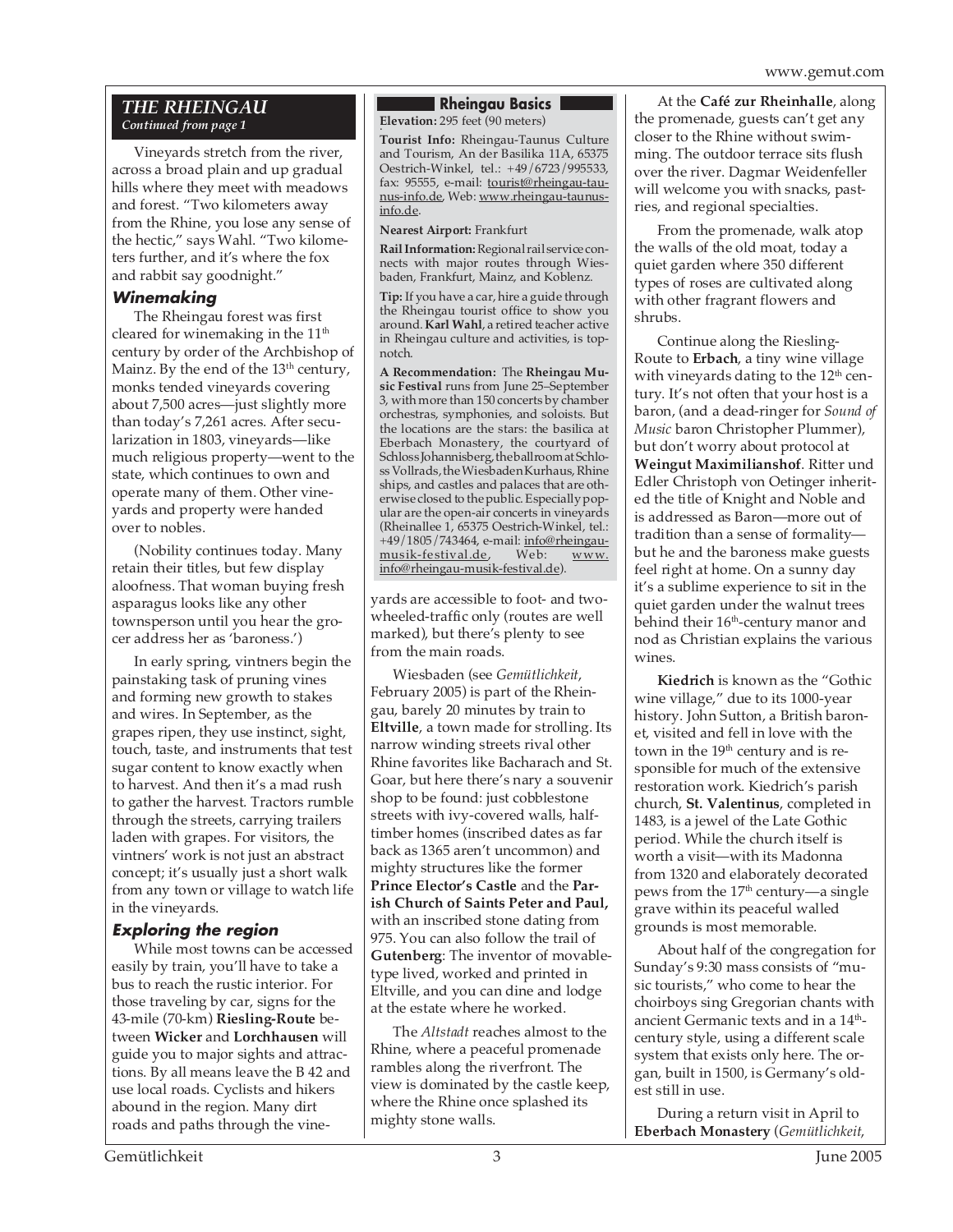February 2005), workers were toiling to divert damaging waters and repair mud and water damage where an underground stream had backed up and flooded the grounds and buildings. In addition to its impressive structures, a museum shows life in the monastery as well as its holdings throughout Europe. Wine has been produced in the monastery for more than 850 years, and visitors can look at a dozen wine presses going back 400 years. The Vinothek offers top vintages for taste and sale.

**Hattenheim** is less easily reached by public transportation, but the **Domaine Steinberg** vineyards are among Germany's oldest and most famous, founded by Cistercian monks in the 12<sup>th</sup> century. The vast vineyard is fully enclosed by stone walls, and a massive entrance frames the village behind endless rows of vines. It's the perfect setting-off point for vineyard hikes.

In **Oestrich**, the four-story Romanesque tower of the **Catholic Parish Church of St. Martin** looks more like a castle keep than a church steeple, especially with the narrow shooting slits in the outer walls. It's a reminder that many of the oldest churches were a refuge not just for the soul but for the body as well.

In **Mittelheim**, stop at the 12<sup>th</sup>century Romanesque stone-andmortar basilica. It's a simple structure with arcades instead of pillars and a flat wooden ceiling. There's minimal ornamentation, but the original decorative ironwork—nearly 1,000 years old—remains on the doors.

Continue along the route to **Winkel**, once a stronghold of the Romantic poets. Clemens Brentano lived and hosted Goethe here; his family still owns a manor and vineyard. At the church cemetery, there's a simple memorial to Karoline von Günderode, the 26-year-old poet, who died on July 26, 1806. After being spurned by an older lover, she stabbed herself on the banks of the Rhine. Her epitaph, carved simply in dark stone, turns out to be her suicide letter to her parents and brother. In the peaceful setting, shed a tear

perhaps. Then walk around town to see where she lived and why it attracted Romantics.

Also in Winkel, the **Grey House** has belonged to the Greiffenclau family since 1097 and was originally built in the first half of the ninth century. It is considered the oldest private house (rather than church or fortification) still standing in Germany.

Above Winkel, **Schloss Vollrads** rises from seemingly endless vineyards. First, a tower appears in the distance. Soon, the yellow walls of the 17<sup>th</sup>-century palace come into view, and then the high stone walls. As they have for centuries, the vines form a semi-circle around the palace and now take up 136 acres. It's one of Germany's oldest wine estates, dating from 1211. Visitors can walk the castle grounds and watch the carp in the pond that surrounds—and once protected—the 14<sup>th</sup>-century tower, now topped by a baroque roof.

Most guests come to sample or purchase the wines, which are considered among the country's best. Some combine this with a meal at the stylish, modern glass-enclosed restaurant, which occupies three stories of the former cavalier's house. An upstairs table gives an enchanting view to the gardens, castle grounds, and vineyards (Schloss Vollrads, 65375 Oestrich-Winkel, tel. +49/ 6723/660, fax: 6666, e-mail: info@schlossvollrads.com, Web: info@schlossvollrads.com).

A short distance to the west, winegrowing on the hills below the majestic Baroque **Schloss Johannisberg** palace dates at least from 817. The Roman Basilica—still standing was built in 1130. Wine history was made several times at Johannisberg. The first Riesling grapes were planted there in 1720. In 1775, the delayed return of a courier sent to get permission to start the harvest caused the Johannisberg grapes to be picked long after the others in the region. The vintners despaired, since rot had set in on the grapes. A year later, the wine was heralded as the best ever. The concept of *Spätlese* (late harvest) was born. A statue honoring the courier stands in the courtyard.

To the left of the palace, the Goethe View still offers the same commanding view to the Rhine that inspired the poet during a hike in September 1814. (See Food section below for contact information.)

The Rheingau ends just past Rüdesheim (see "Rhine Journey III," *Gemütlichkeit*, April, 2003).

#### **Lodging**

#### Hof Bechtermünz Hotel

The Hof Bechtermünz in the heart of Eltville has been long known for its wines and restaurant, but its history extends further. It was here in 1467 that Gutenberg, with brothers Heinrich and Nicholas Bechtermünz, published the world's first printed dictionary. The printing press is gone, replaced by wine presses that are kept busy during the harvest months. Last year, the estate's former barn was transformed into a 10-room hotel. Rooms are spacious, bright, modern, and upscale and integrate creative use of glass, wood, textile, and steel into the old stonework and wooden beams. The upper floors have more character and better views to the estate. Guests should take advantage of the restaurant, a richly historic and traditional setting that offers regional, seasonal specialties.

**Contact:** Hof Bechtermünz Hotel, Kirchgasse 5, 65343 Eltville, tel. +49/ 6123/2437, fax 81118, e-mail: info@weingut-koegler.de, Web: www.weingut-koegler.de. Proprietors: Koegler Family. **Daily Rates:** Singles €75, doubles €95–115, suite €125. **Ratings:** QUALITY 14/20, VALUE 14/20

#### Gästehaus Weingut Maximilianshof

Although the main house was built in the  $16<sup>th</sup>$  century and has been in the family for six generations (since 1828), the nine spacious, bright and cheerful guestrooms are in a separate building constructed in 1998. The modern construction replaces a dilapidated barn but blends beautifully with the historic structures around it. The guesthouse takes the form of twin turrets. For the best accommodations, climb the spiral staircase to the Tower Room (#6). The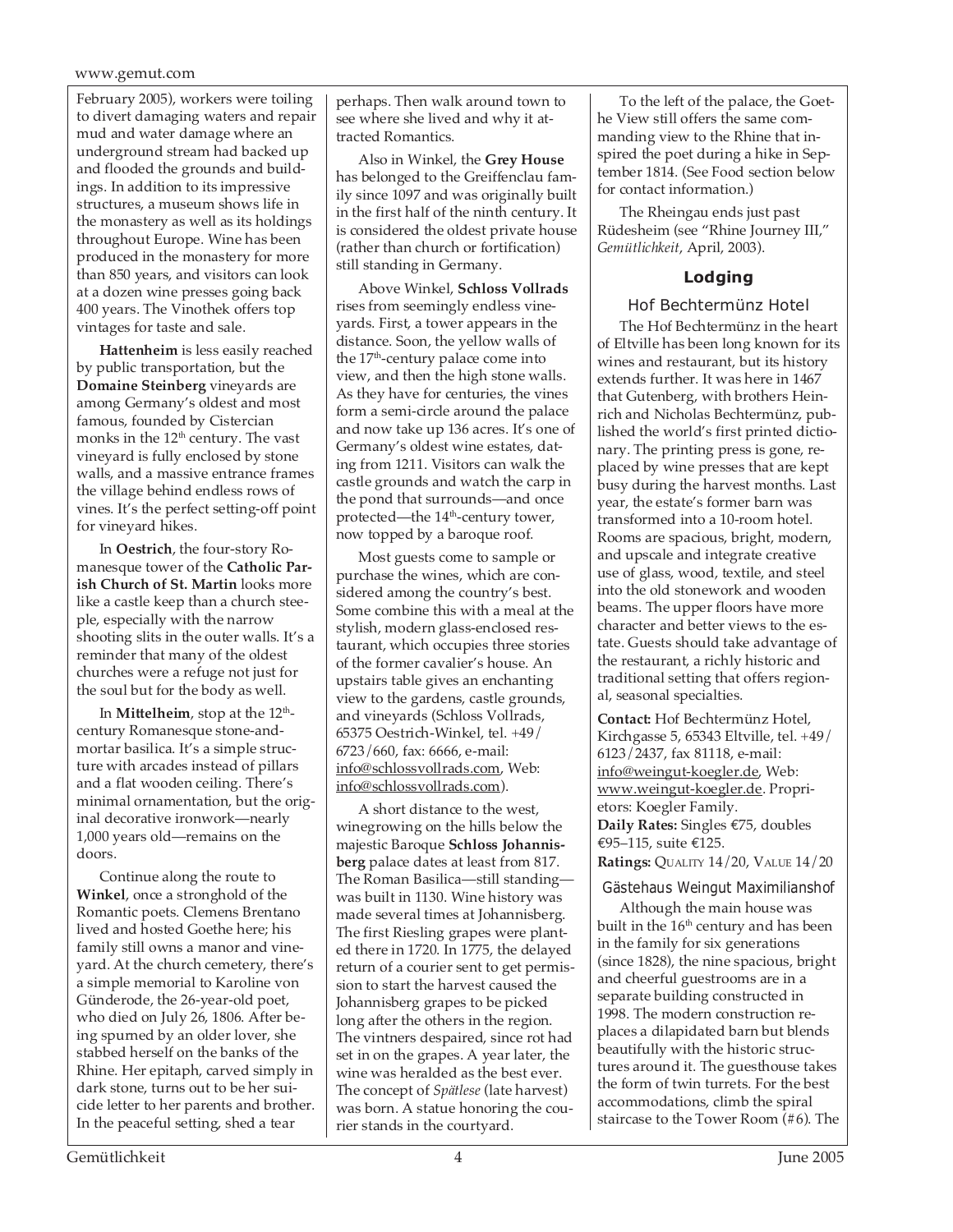larger apartment in the adjacent tower (#7) has a small kitchen and dining area, perfect for families, friends traveling together, or folks who want extra space and the chance to cook using local wine and produce. Ask the baron or baroness to show you around the public spaces of the manor house.

**Contact:** Gästehaus Weingut Maximilianshof, Rheinallee 2, 65346 Erbach, tel. +49/6123/9224/0, fax: 9224/25, e-mail:

gaestehaus\_maximilianshof@tonline.de, Web:

www.maximilianshof.de. Proprietors: Baron Christoph and Baroness Heike von Oetinger.

**Daily Rates:** Singles €52, doubles €87–92.

**Ratings:** QUALITY 14/20, VALUE 15/20

#### Guesthouse Weingut Freyherr zu Knyphausen

Among vineyards established in 1141, the current seventh-generation owner, Gerko Baron zu Knyphausen, maintains an extensive estate with his wife Rena and their five sons. It's both thrilling and soothing to walk around the vineyards and historic buildings and grounds. Seven guestrooms are in one of the older buildings on the estate, reached by climbing worn stone steps. The interior spaces are modern, and Baroness Rena's frequent visits to Provence have rubbed off with a rustic yet cosmopolitan touch. The hallways feature contemporary art and photographs of vineyard scenes—some of which are almost as compelling as the views from the many windows. Number 7 features windows on three sides with one to the courtyard. Number 8, up a separate set of stairs, is an apartment with a full kitchen and living area. Three timber beams and skylights frame the bed, and the view sweeps across the vineyard to the steeple of the Erbach parish church.

**Contact:** Guesthouse Weingut Freyherr zu Knyphausen, Erbacher Strasse 28, 65346 Erbach, tel. +49/ 6123/62177, fax: 4315, e-mail: weingut@knyphausen.de, Web: www.knyphausen.de. Proprietors: Gerko and Rena, Baron and Baroness zu Knyphausen **Daily Rates:** Singles €65, doubles €85–90, suite €100. **Ratings:** QUALITY 14/20, VALUE 14/20

#### Hotel Tillmans

Built in early 19<sup>th</sup> century in the style of a French manor, Hotel Tillmans was later redesigned with an interior rich with neoclassical and *Jugendstil* elements, such as decorative pillars, etched glass, floralthemed skylights, and decorative plasterwork. It's a place of love and charm. Make the availability of Number 16 a prerequisite for a stay here; the only room with a balcony—really a second-floor terrace (actually bigger than the room) that looks over the park-like grounds that once stretched to the Rhine. (For Number 16, add two points to ratings below.) Like all 18 rooms, it's spacious, bright, and updated with a sitting area, desk, and oversized bathroom.

**Contact:** Hotel Tillmans, Hauptstrasse 2, 65346 Eltville, tel. +49/ 6123/92330, fax: 923366, e-mail: info@hotel-tillmanns.de, Web: www.hotel-tillmanns.de. Proprietor: Ilka Tillmanns.

**Daily rates:** Singles €70–80, doubles €95–110

**Ratings:** QUALITY 13, VALUE 14

#### **Food**

Visitors to the Rheingau can enjoy wines in dozens of fine restaurants in the region or in the wine restaurants at the larger estates. But the best options are the *Strausswirtschaften*, the vintners' taverns that open for just four months a year and may seat a maximum of 40 people. By law, they may serve only simply-prepared cold and hot dishes, as well as their own wines. This informality, and the fact that *Strausswirtschaften* are run by families and attract friends and "regulars," make them an ideal setting to get to know the locals, as well as to enjoy their warmth and hospitality.

Look for wreaths hanging outside wineries or what often appear to be private homes, or check with the local tourist office. Those who prefer yearround establishments have a wide choice as well.

#### Zum Krug

In the small village of Hattenheim, Josef Laufer lives up to his reputation as one of Germany's star chefs. The setting is rustic and authentic with wooden beams, old prints, and well-worn parquet floors. Silver candlesticks and single roses adorn each table. There's nothing showy or overdone. The food speaks for itself with a simple clarity of quality and excellence. Dinner begins with a scoop of green tea sorbet bubbling in a glass of sparkling wine. House-cured salmon arrives with potato bread and a perfect mustard-dill sauce. Steaming coconut soup brims with shrimp. Eight long stalks of tender white asparagus are served warm with olive oil, parmesan cheese, and paper-thin ham, rimmed in a brown pepper sauce—one of a dozen variations on the May harvest favorite. **EDITOR'<sup>S</sup> CHOICE**

Honey-glazed duck is the hit of the evening, presented in a ring of brown gravy and green olive oil. The leg, kept warm in the kitchen, arrives later. The vegetable is salsify root encrusted in pepper. Typical of the dessert menu: vanilla buttermilk crème brûlée served on pineapple-

#### **Key Websites for the Traveler**

**• www.gemut.com** Gateway site for travelers to Germanic Europe, including car rental, rail passes, hotel bookings, traveler feedback, travel tips, and past issues (free access to back issues for subscribers; see log-on info on page 2).

**• www.viamichelin.com** The Michelin database of hotels and restaurants, plus great interactive trip planning tools

**• www.travelgearnow.com** Guidebooks, maps, travel accessories, luggage, all at 10 percent off for subscribers

**• www.webflyer.com** Informative frequent-flyer

forums make this a must for air travelers **• bahn.hafas.de/bin/query.exe/en** German rail

website, with train schedules throughout Europe, as well as Germany

**• www.sbb.ch/index\_e.htm** Swiss and European rail schedules

**• www.ski-europe.com** Top Web resource for skiers with much data on Alpine resorts

**• www.myswitzerland.com** Website of Switzerland's national tourist authority

**• www.germany-tourism.de** Germany's national tourist authority

**• www.austria.info/us** Austria's national tourist authority

**• www.historicgermany.com** Website for an alliance of historic German cities

**• www.thetravelinsider.info** Info on electronic devices used by travelers — cell phones, computers, etc.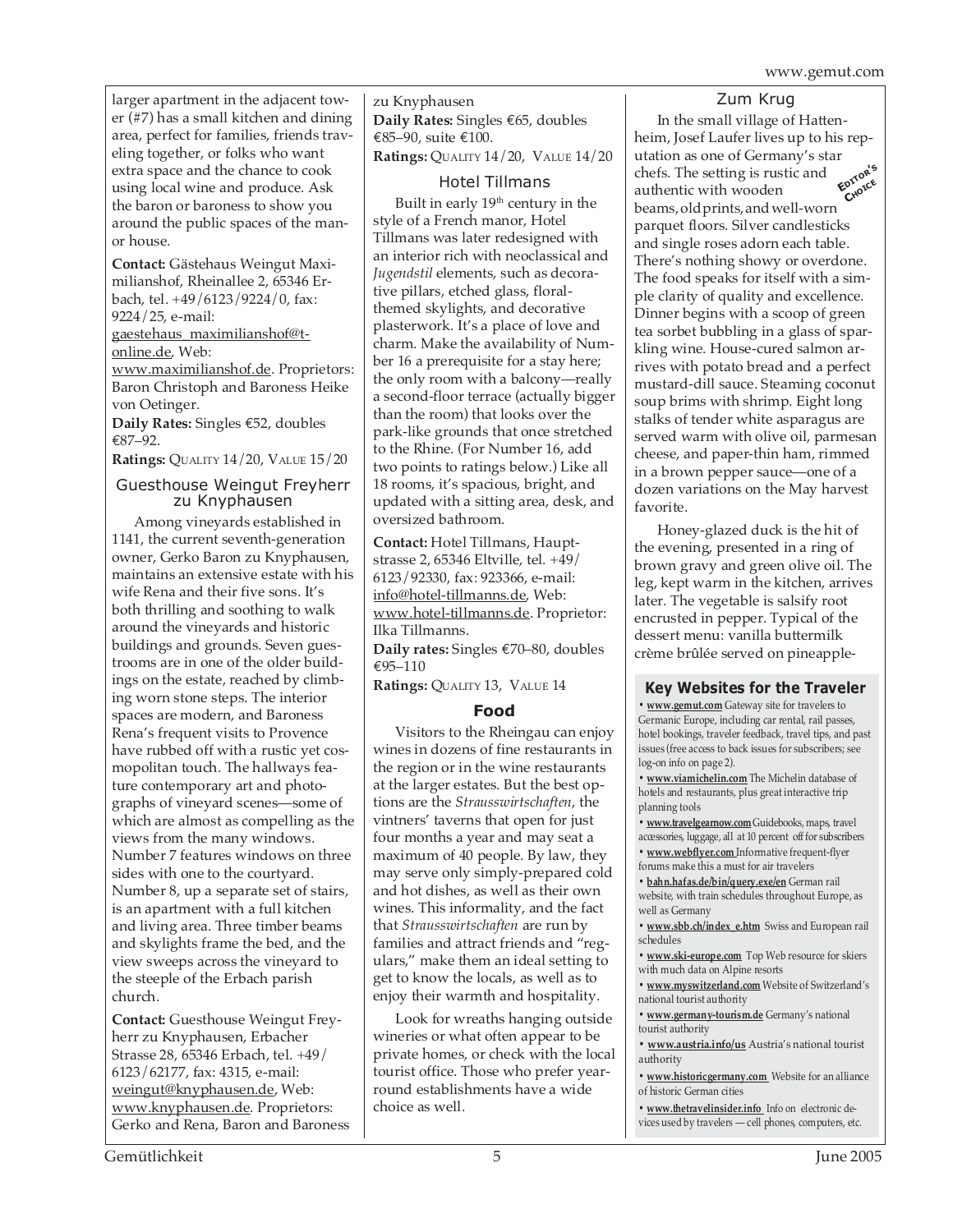strawberry salad. A couple can easily pay €50–75, excluding wine.

**Contact:** Weinhaus Zum Krug, Hauptstrasse 34, 65347 Hattenheim, tel. +49/6723/99680, fax: 996825, email: info@Hotel-Zum-Krug.de, Web: www.hotel-zum-krug.de. Proprietor: Josef Laufer.

**Ratings:** QUALITY 18/20, VALUE 17/20

#### Gelbes Haus

Guests enter the Gelbes House (Yellow House), a large half-timber building 100 paces from the Prince Elector's Castle in Eltville, and find an intimate, rustic interior. In good weather, continue through to the cobblestone terrace, where the view extends across vineyards to the Fortress Crass and the Rhine. As dusk falls, the terrace lanterns come on and a magical peace falls. Beyond nearby chatter, the only sounds are birds twittering in the vineyards and the distant hum of barges on the Rhine. Entrées are fairly straightforward, like lamb medallions with vegetables, grilled pork with French fries, and roast beef with pan-fried potatoes. Healthy salad dishes—with plenty of fresh, local veggies—can include meat such as tender lamb cubes lightly coated with pesto. Service is sincere, pleasant, and never intrusive. Most dishes fall under €13, with many under €10.

**Contact:** Gutsausschank Gelbes Haus, Burgstrasse 3, 65343 Eltville, tel. +49/6123/ 51 70. Proprietor: Doris Sinz.

**Ratings:** QUALITY 15/20, VALUE 16/20

#### Schloss Johannisberg

The terrace at the Schloss Johannisberg restaurant feels like the balcony of the Rheingau looking down to the estate vineyards, the medieval town of Geisenheim and the Rhine. The view alone is worth the trip, but it gets much better thanks to the culinary and visual masterpieces of Chef Jens Langguth. The duck salad appetizer arrived as a work of art, with moist slivers of meat served on a colorful bed of lettuce, endive, orange slices, and sprouts with a light vinaigrette. The Johannisberger Vintner's Platter followed: a round cutting board covered with **EDITOR'<sup>S</sup> CHOICE**

sausages from area butchers, bacon, cheeses, freshly grated horseradish, pickles, butter and dense bread hot from the wood oven. The beef roulade, rolled with delicate cheese and herbs, lay moist in hearty gravy next to fresh red cabbage and mashed potatoes. Entrées range from €11–21, with most less than €17. Dine as you sip a Johannisberger Riesling, and you'll remember the event forever.

**Contact:** Schloss Johannisberg, 65366 Geisenheim, tel. +49/6722/96090, fax: 7392, e-mail: info@schlossjohannisberg.com, Web: www.schloss-johannisberg.com. **Ratings:** QUALITY 18/20, VALUE 18/20

#### *VIENNA 2005 Continued from page 1*

and Oskar Kokoschka, and the new **MUMOK** (Museum Moderner Kunst Stiftung Ludwig Wien). But these are just the tip of the Quartier iceberg. Spread around its courtyards are other museums, including one for children, performing arts venues, the **Architektur Zentrum Wien**, trendy shops, and of course a variety of eating places.

Perhaps a fondness for Schiele and Klimt influenced our opinion, but we prefer the Leopold to MUMOK.

Vienna's central neighborhoods are so spiffed up one could almost make the case that the town has lost some of its "old world" character. Seemingly everywhere are chic new Italian restaurants, all with precious, graphically-correct menus listing various *Primi* and *Secondi Piatti*. They could be in San Francisco or London. There seem to be fewer cozy, wellworn, old Vienna *Beisl'n* serving timehonored dishes such as *Tafelsptiz*, *Schnitzel* and *Kalbsleber*. And the eastern influence in restaurants and taverns offering Gypsy music is simply nowhere to be found, at least in the center. An amazing number of shop windows display mannequins clad in women's lingerie; skimpy thongs and bras, mostly in red and black.

On the other hand, the cafes are unchanged, with Habsburg-style light fixtures and dark wood paneling, lofty ceilings, big windows, and men waiters in black tie. We renounced the **Hotel Sofitel's** overheated, over-crowded, over-priced (€17) breakfast room and ate each morning at **Café Schwarzenberg**, Kärntnerring 17. The *Frühstück klein* (coffee, rolls, butter, jam) was  $€4.20$ .

One much-anticipated new attraction fell short of expectations. The stylish **Haus der Musik** (Öffnungzeiten 10, www.hdm.at, admission: €10) was long on interactive displays but too technical for my taste. The flashy composer displays seemed somewhat superficial with few authentic artifacts, and the free Englishlanguage audio-tape distracted from, rather than enhanced, the static exhibits. One clever interactive exhibit, easily the museum's most popular, allows visitors to conduct the Vienna Philharmonic. As the baton slows down or speeds up, so does the onscreen orchestra. But there's only room for one "maestro" at a time and there was a lengthy queue, even in the dead of winter with only a handful of visitors in the museum. But our negative report is in the minority; Haus der Musik has received much praise and the Austrian Museum Prize.

A better experience was a Vienna institution we had ignored on many previous visits. The several floors and endless galleries of the **Dorotheum**, (Dorotheergasse 17, www.dorotheum.com), a high-class secondhand store and auction house, are a fascinating reflection of Austrian life, filled with objects from farmhouses to Vienna mansions. Oil paintings that seem to the unpracticed eye worthy of the Kunst Historiches Museum, are tagged with estimated values of from \$2,000 to \$15,000. One floor displays dozens of plain and painted countrystyle wooden armoires at about \$1,500 to \$3,000. Rustic farm tables start around \$1,000. Perhaps as many as 500 full-length fur coats, ready for auction that day, carried price tags starting around \$700. Only a few blocks away, on Stephansplatz, animal rights protesters appealed to furwearing shoppers.

#### **Vienna Sight-seeing**

Virtually all guidebooks identify the city's major sights: **Stephansdom**, the **Hofberg**, **Belvedere Palace**,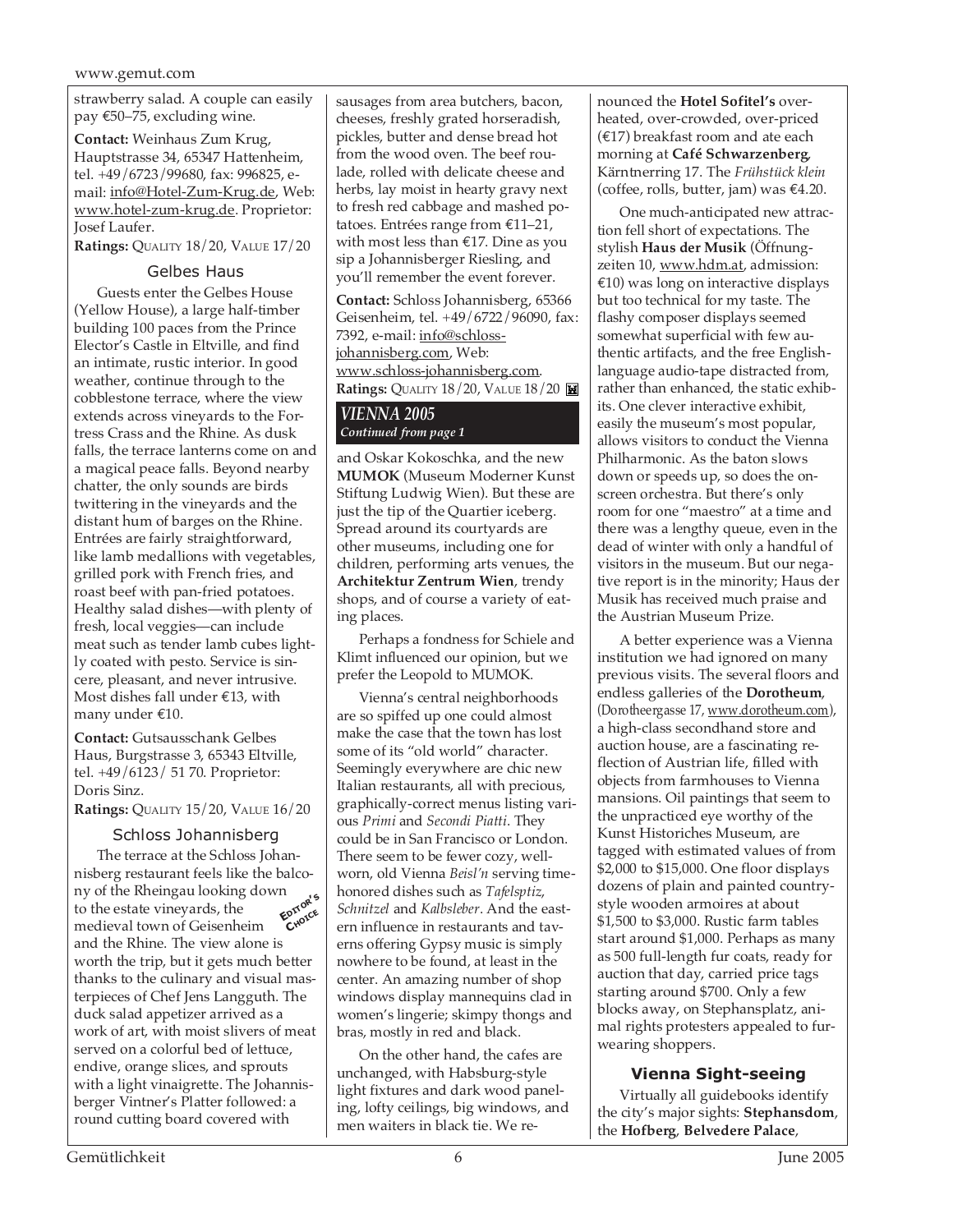**Schönbrunn Palace**, **Kunsthistorisches Museum**, etc. Each, of course, is a "must see" and worthy of your time. At the Hofberg, be sure to visit the **Schatzkammer** and at the Belvedere — you've-seen-the-posternow-don't-miss-the-real-thing — Klimt's famous *Der Kuss* (The Kiss).

Over the last 18 years we've often mentioned our personal favorites but perhaps a few bear repeating. Though a tad creepy, the **Capuchins' Crypt** or **Kaisergruft**, which holds 100-plus fabulously ornate coffins of emperors, empresses and archdukes (but only the bodies are here; the hearts are in the Church of Augustinians and the entrails in the catacombs under St. Stephen's) is a palpable connection to the days of empire.

Conceived by artists who "seceded" from what they considered false values of the times, the **Secession** building is a famous symbol of the Jugendstil/Art Nouveau movement. Derided when built in 1898, its dome was compared to a cabbage. In the basement see Klimt's visual interpretation of Beethoven's 9<sup>th</sup> Symphony.

The most tangible element of Vienna's greatness is its buildings. One of the most intriguing is the **Hundertwasserhaus**, an uneven, quirky apartment complex that looks like it could have been concocted by a clever fourth grader. Friedensreich Hundertwasser also designed Vienna's **KunstHaus**, which exhibits his work and that of such 20<sup>th</sup> century artists as Joan Miro, Marc Chagall and Picasso. Hundertwasser, who died in 2000 on the Queen Elizabeth II, was a rulebreaker; square corners can be round and places that convention says should be level often are not.

The **Flohmarkt**, a wild collection of people and central European antiques and curious remnants, makes an ideal Saturday morning stroll.

Several of the world's greatest musicians and composers came to the end of the road in Vienna. Take the tram to the **Zentralfriedhof** (main cemetery, Simmeringer Hauptstrasse, section 32A) and visit the graves of Beethoven, Schubert, Brahms, Johann Strauss, and others. Don't look for Mozart, he's buried in an unmarked

common grave, the whereabouts of his remains are unknown. There is an empty tomb in his honor at St. Mark's cemetery (3rd dist., Leberstrasse 6-8).

We once spent a pleasant hour in the **Uhrenmuseum** (clock museum).

#### **Lodging**

If money isn't an issue, by all means join heads of state and royalty at the **Imperial** (+43/01/50 11 00, hotel.imperial@luxurycollection.com), whose opulent suites evoke Habsburg grandeur. A small step down is the **Sacher** (+43/01/51 45 60, wien@sacher.com) and yet another rung lower — in the €250-300 double range — is the modern **Das Trieste**  $(+43/01/589180, rosh@dastriest.at)$ , a wonderful hotel designed by British architect Terrence Conran.

For an unbeatable dead-center location and old-world authenticity, we like **Kaiserin Elisabeth** (+43/01/ 51 52 60, info@kaiserinelisabeth.at). Its spacious doubles start around €200. A hotel popular with Americans for decades, but which has never caught our fancy, is the **König von Ungarn** (+43/01/51 58 40, hotel@kvu.at), with doubles from €198.

The location is just as central and the rooms just as large as the Kaiserin Elizabeth at nearby **Pension Aviano**  $(+43/01/5128330,$ aviano@pertschy.com) where highseason doubles start €130. We know of no better value in the center. Frau Kafka also operates Pensions **Pertschy** (+43/01/534 490, pertschy@pertschy.com), **Christina** (+43/01/533 29 61, christina@pertschy.com) and **Baronesse** (+43/01/405 1061, baronesse@pertschy.com). All offer acceptable accommodations at lower prices. In that same price and comfort category is the **Pension Nossek** (+43/ 01/533 70 410, reservation@pensionnossek.at), where the affable Bernard sisters roll out a warm welcome.

Another good value in the center is the three-star **Post** (+43/01/515 830, office@hotel-post-wien.at), where doubles are €115.

Though a bit removed from the center, we dearly love Otto Wiesenthal's Art Nouveau-style, **Hotel** **Altstadt** (+43/01/526 33 99, hotel@altstadt.at), behind the Neue Rathaus in a neighborhood of interesting shops and restaurants. Doubles start at €129 and Herr Wiesenthal is a great resource for restaurant recommendations.

The big chains such as **Hilton**, **Marriott**, **Le Meridian** are bereft of old world charm but sometimes offer attractive prices via the Internet. It was such a rate that put us at the **Sofitel**. Still, the deal wasn't good enough to make up for the impersonal service.

Michelin's *Main Cities of Europe Guide* awards a red roof-peak symbol (pleasant hotel) to a pair of three stars; the **Kaiserhof** (+43/01/505 1701, info@hotel-kaiserhof.at) and the **Rathaus** (+43/01/400 1122, office@hotel-rathaus-wien.at), both of which offer doubles for about €150.

A final thought: www.biddingfortravel.com reports successful bids at www.priceline.com for Vienna four-star hotels from \$109 to \$122. Among the hotels mentioned are the Marriott, the Sofitel and **Intercontinental**. The Marriott at \$122 is an outstanding value.

#### **Food**

Neither *Cuisine Minceur*, involving intricate, low-cal recipes with complicated sauces, or its successor, California cuisine, emphasizing simpler dishes, ever attracted much of a Viennese following. The city's restaurant menus still display tried and true Austrian dishes influenced by the country's Bohemian, Hungarian, German and Italian neighbors.

Vienna restaurants don't get more traditional than longtime tourist favorite, the 73-year-old **Drei Husaren** (Weihburggasse 4). The question is, can its elegant Viennese ambiance compensate for prices higher than justified by the food? In addition, there is a per person cover charge.

An authentic *Beisl* (small Vienna tavern serving traditional cuisine) we've being going to for about 25 years is **Smutny** (Elisabethstrasse 8), just outside the Ring, not far from the Staatsoper and Musikverein. The great Czech beer, Budvar (€3.2), is